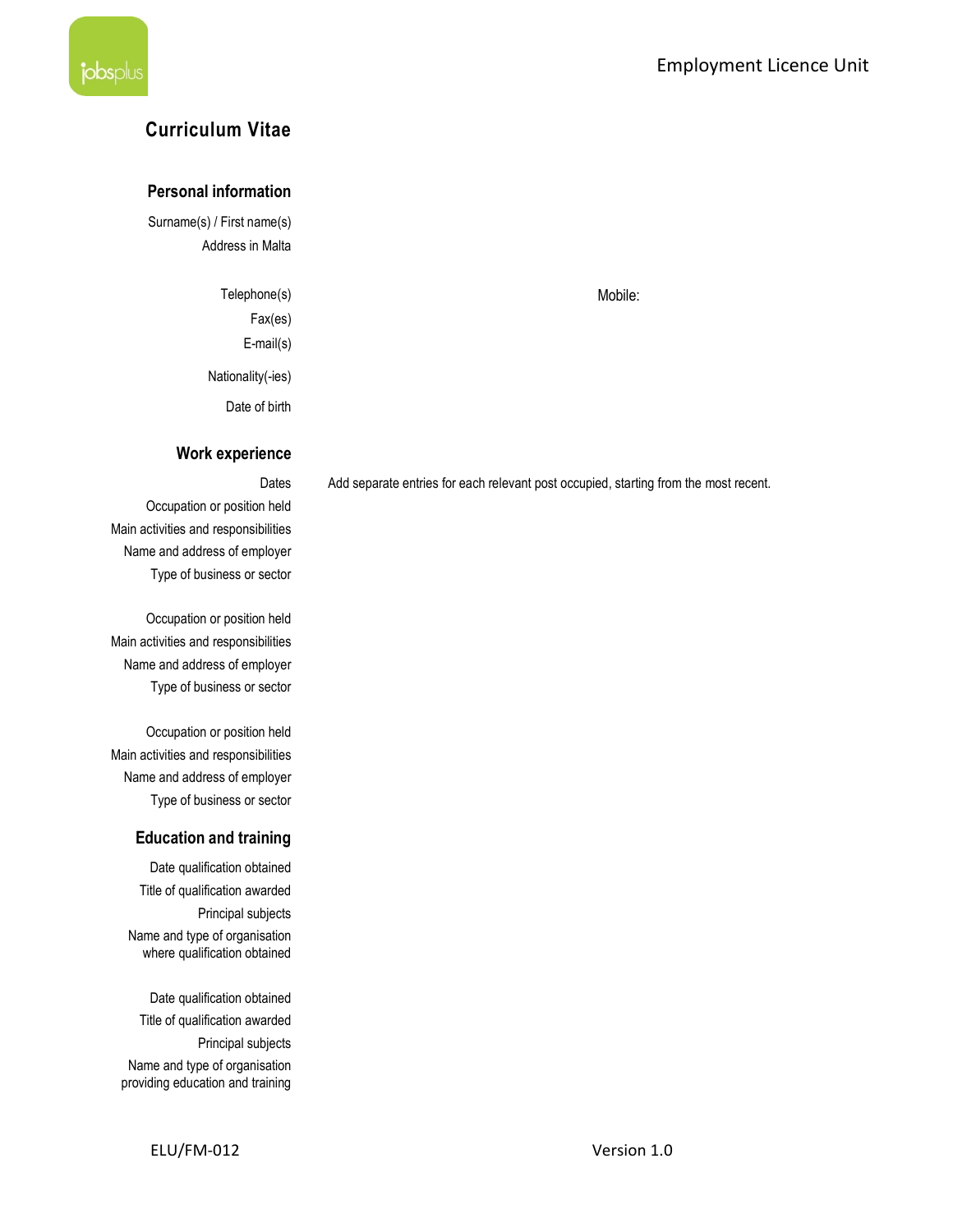

# Personal skills and competences

Mother tongue(s)

Other language(s)

| Self-assessment | <b>Understanding</b> |         | <b>Speaking</b> | <b>Writing</b> |
|-----------------|----------------------|---------|-----------------|----------------|
|                 | Listening            | Reading |                 |                |
| Language        |                      |         |                 |                |
| Language        |                      |         |                 |                |
| Language        |                      |         |                 |                |
| Language        |                      |         |                 |                |
| Language        |                      |         |                 |                |

Technical skills and competences

Computer skills and competences

Other skills and competences